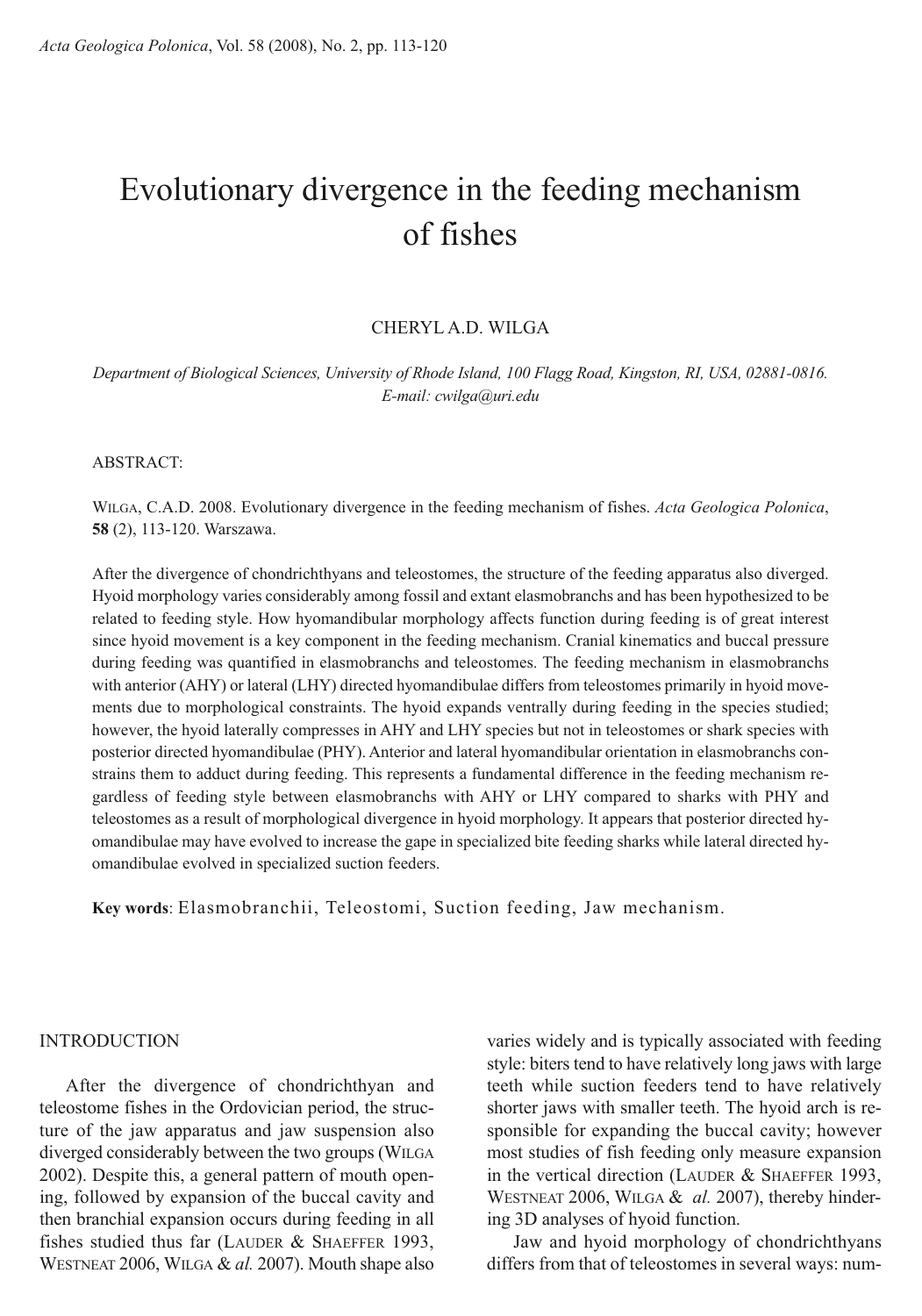

Fig. 1.Morphology of the cranium, jaws and hyoid arch in sharks and teleostomes. Lateral (A) and dorsal (B) views of a shark; lateral (C) and dorsal (D) views of a teleostome. B, basihyal; C, cranium; CH, ceratohyal; H, hyomandibula; I, interhyal; M, lower jaw; P, posteriorly directed hyomandibula; PX, premaxillary or upper jaw; Q, palatoquadrate or upper jaw; S, suspensorium; X, maxilla, part of upper jaw in some teleostomes. Note that H is part of the suspensorium (hyomandibula, pterygoids, symplectic) but has been

#### delineated here for comparison

ber of elements, suspension, structural materials (GRE-GORY 1904, BOND 1996, WILGA 2002) (Text-fig. 1). Sharks have a chondrocranium from which the upper and lower jaws (palatoquadrate and Meckel's cartilages respectively) are suspended by the hyoid arch posteriorly and ligaments anteriorly. The hyoid arch is composed of hyomandibular cartilages that project laterally from the cranium and connect to underlying ceratohyal cartilages distally with a single interconnecting basihyal. Batoids are similar except they lack the anterior ligaments and the ceratohyal-basihyal cartilages are associated with the first branchial arch rather than the hyomandibular cartilage. In holocephalians, the hyoid does not suspend the jaws and is morphologically and functionally a branchial arch. Teleostomes have evolved many dermal bones overlying the now ossified cranium, the palatoquadrate has been subdivided and ossified with dermal bones now forming the upper jaw, Meckel's cartilage is reduced and overlaid by dermal bones now forming the lower jaw and the hyoid arch is ossified with an interhyal bone interconnecting the hyomandibula and ceratohyal. The hyoid arch projects ventrally from the cranium and is incorporated into the suspensorium and opercular series, which are composed of numerous dermal bones.



Fig. 2. Chondrichthyan phylogeny according to SHIRAI (1996) with hyomandibular cartilage orientation of major groups shown in dorsal view. Based on species from 52 genera, 29 families and all orders, except Centrophoriformes (DENISON 1937, MOSS 1977, GARMAN 1997, COMPAGNO 1973, 1988, SHIRAI 1992, WILGA 2002, 2005). A, anteriorly directed hyomandibula; C, cranium; H, hyomandibular cartilage; L, laterally directed hyomandibula; M, Meckel's cartilage; Q, palatoquadrate cartilage

A general pattern of jaw and hyoid movements occurs during feeding in all elasmobranchs studied thus far (WILGA & *al.* 2007). Just after the lower jaw is depressed, the basihyal is depressed posteroventrally causing the ceratohyal to pivot around the distal hyomandibula thus expanding the buccal cavity ventrally. As the basihyal clears the resting position between the lower jaws, the ceratohyal is also pulled posteroventrally, which in turn pulls the distal end of the hyomandibula ventrally as the proximal end of the hyomandibula moves like at hinge at the cranio-hyomandibular joint. A similar pattern occurs in teleostomes, except the vertically oriented hyomandibulae moves laterally outward with the suspensoria as the ceratohyal is depressed during feeding (LAUDER & SHAEFFER 1993, WESTNEAT 2006).

The orientation of the hyomandibulae differs greatly among elasmobranchs and has been hypothesized to be related to feeding style (MOSS 1977, WILGA & MOTTA 1998a, 1998b, 2000, DEAN &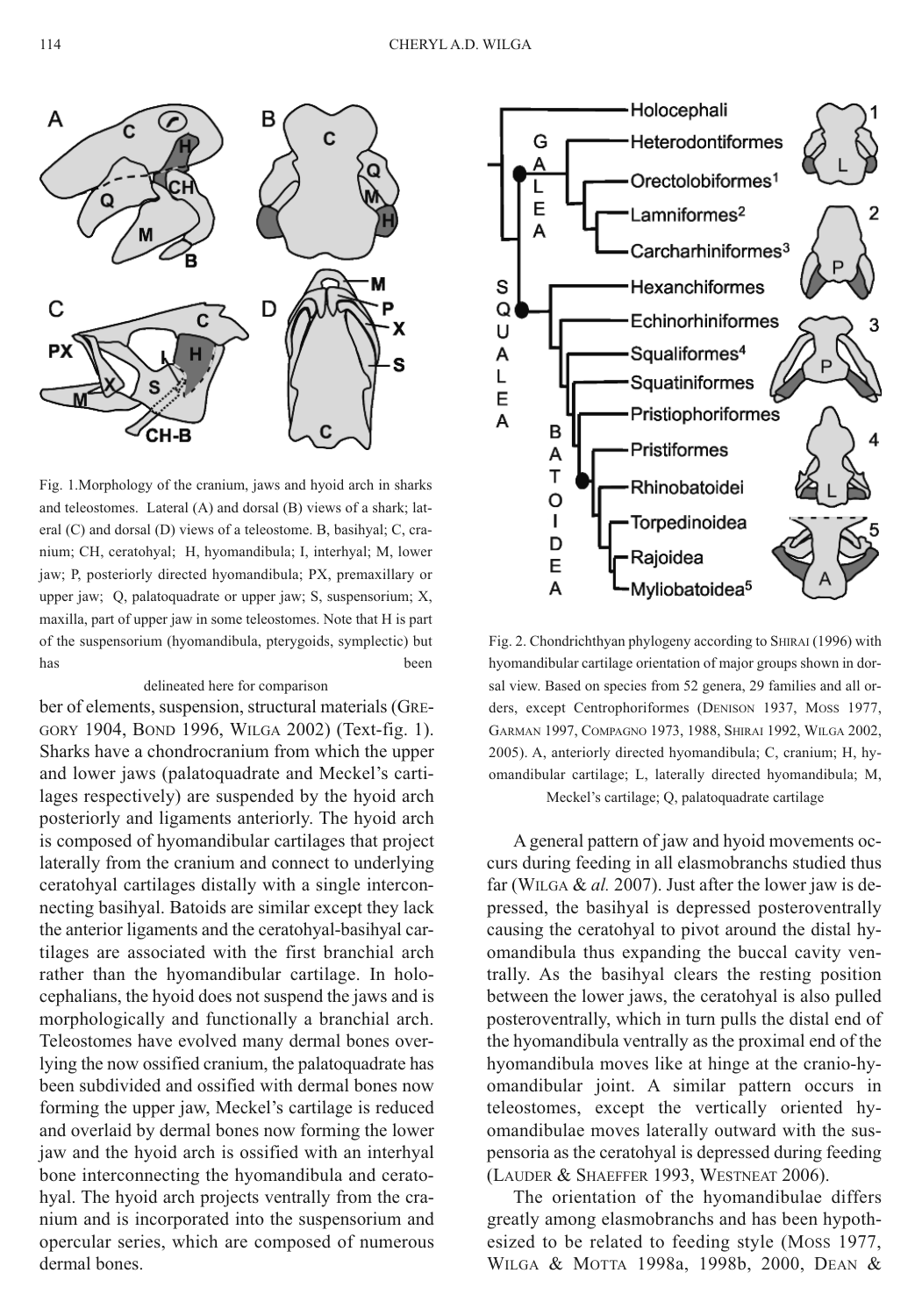MOTTA 2004, WILGA & SANFORD, in review) (Text -fig. 2). Heterodontiform and orectolobiform sharks have short laterally or slightly anteriorly directed hyomandibulae (L) that move ventrally and slightly anteriorly and when combined with very short jaws and labial folds facilitate suction feeding. Carcharhiniform and lamniform sharks have long jaws and long posterior directed hyomandibulae (P) that are thought to swing anterolaterally during feeding enabling a large bite. Squaliform sharks also have short jaws and labial folds with short laterally directed hyomandibulae (L) that are presumed to move only ventrally providing an effective cutting mechanism. Batoids have short jaws, which lack anterior ligaments to the cranium, and long anteriorly directed hyomandibulae (A) that presumably swing anteroventrally during feeding enabling extreme ventral jaw projection for feeding from the substrate. That hyoid vertical depth must increase is given since the basihyal must clear the opened jaws or deflect potential prey. What is not clear is the relationship of hyoid lateral width as the jaws open given the variation in hyomandibular orientation. The resting distance between the distal ends of the hyomandibulae determines hyoid lateral width and may increase, decrease or remain the same depending on the resting distance. If the distal tips of anteriorly directed hyomandibulae were to increase, then the two jaw joints would be placed in tension and would act to close the mouth. The distal tips of laterally directed hyomandibulae are already maximally distant; therefore the only option is to remain the same distance or decrease. However, the distal tips of posteriorly directed hyomandibulae may be pulled laterally if the jaw joints flare laterally when the lower jaw is depressed, if the jaws are pulled anteriorly or they may simply decrease.

How hyomandibular morphology affects function and thus influences feeding style in fishes is of great interest since hyoid arch movements have been shown to be a key component in the feeding mechanism of fishes, particularly in the generation of suction, which is the predominant mode of feeding in teleostomes (LAUDER & SHAEFFER 1993, WILGA 2002). In this study, hyoid mechanics in elasmobranchs are compared to that of teleostomes in an attempt to understand the functional and evolutionary changes that have taken place as the morphology of the jaw apparatus and suspension diverged between the two groups. More specifically, several hypotheses regarding orientation of the hyomandibula and function will be assessed. 1) Laterally directed hyomandibulae will move ventrally and medially resulting in lateral compression of the hyoid cavity. 2) Anteriorly directed hyomandibulae will move ventrally and medially resulting in lateral compression of the hyoid cavity or adduction of the distal hyomandibular tips. 3) Posteriorly directed hyomandibulae will move ventrally and laterally resulting in lateral expansion of the hyoid cavity or abduction of the distal ends of the hyomandibular tips. 4) Ventrally directed hyomandibulae will move laterally resulting in lateral expansion or abduction of the distal ends of the hyomandibular tips. 5) The relation of suction generation to hyomandibular orientation will be assessed.

## **METHODS**

Internal jaw and hyoid kinematics and buccal pressure were quantified during feeding in three elasmobranch species (white-spotted bamboo shark, *Chiloscyllium plagiosum*, Orectolobiformes, Galea; spiny dogfish, *Squalus acanthias*, Squaliformes, Squalea; and Little skates, *Leucoraja erinacea* Rajiformes, Batoidea (WILGA & SANFORD, in review; WILGA & *al.* in preparation). The distance between moving skeletal elements in the elasmobranchs was recorded using sonomicrometry (see SANFORD & WAINWRIGHT 2002, WILGA & SANFORD, in revision). Crystals were placed to record changes in mouth opening distance, changes in hyoid area lateral width and vertical height, and distal hyomandibular tip movement relative to the anterior cranium. A pressure transducer was placed in the buccal cavity to record suction pressure generation simultaneously with kinematics (see SANFORD & WAINWRIGHT 2002, WILGA & SAN-FORD, in revision). At least five feeding sequences from at least four individuals were used.

To expand the data set, hyoid movements of two additional shark species was investigated using manual manipulation. The jaw and hyoid apparatus of a shortfin mako shark, *Isurus oxyrinchus,* and a sandbar shark, *Carcharhinus plumbeus,* were implanted with sonometric crystals as above. The specimens were manually manipulated under water to simulate at least four "bite capture" sequences, mimicking the positions of the jaw and hyoid apparatus during feeding in closely related species (TRICAS & MCCOSKER 1984, MOTTA & *al.* 1997).

The data collected on the elasmobranchs was compared to two published studies on teleostomes, *Micropterus salmoides* (SANFORD & WAINWRIGHT 2002) and *Amia calva* (LAUDER 1980). The kinematics of analogous internal skeletal movements and buccal pressure was reported for *M. salmoides* while only the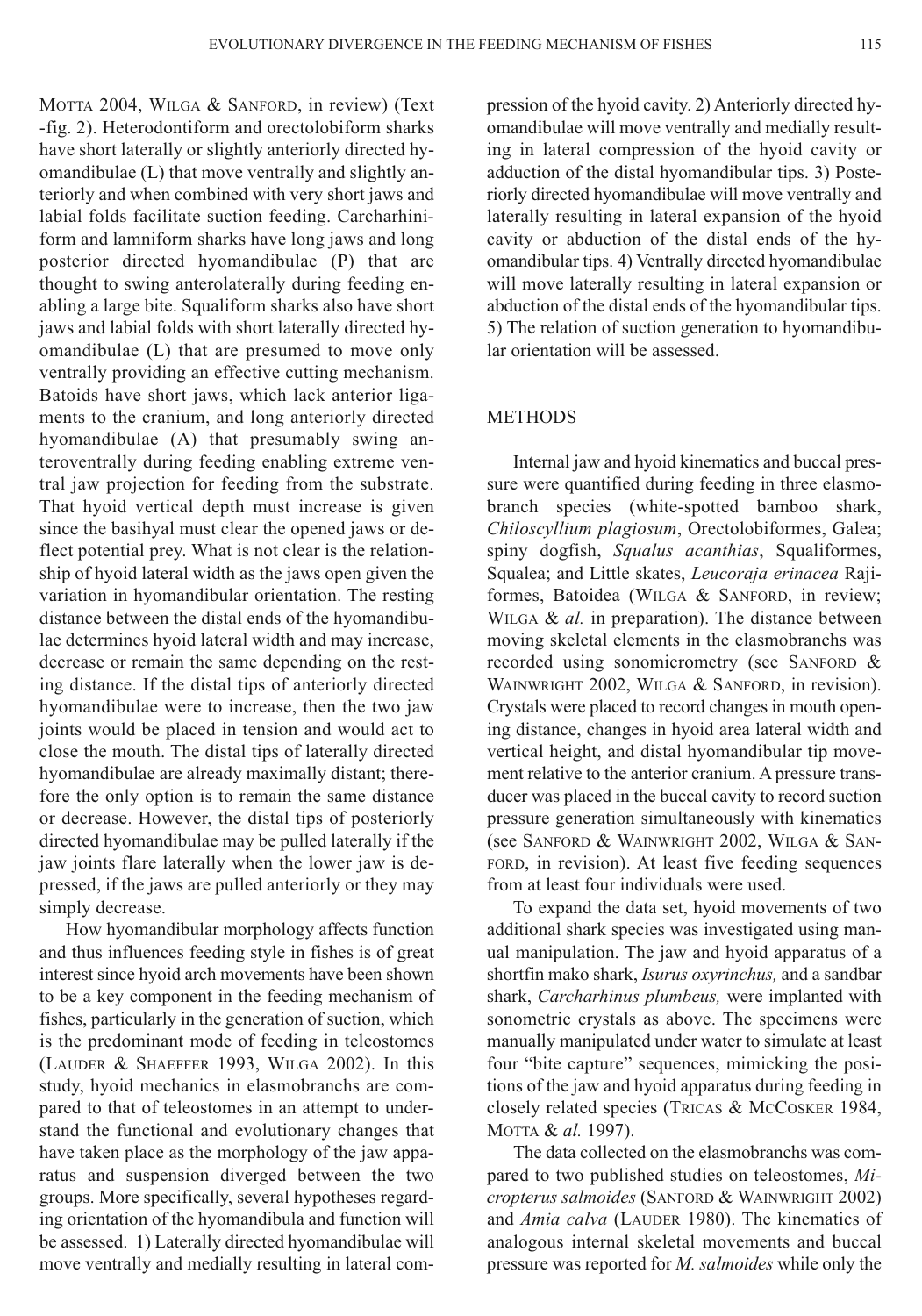

kinematics of external skeletal movements was reported for A. calva. Pressure in the anterior and posterior ends of the buccal cavity are similar in C. plagiosum (WILGA & SANFORD, in revision), thus the assumption is made for all species as well.

## **RESULTS**

Hyoid arch movement during prey capture in *Amia* calva (vertical hyomandibula) is accomplished in two stages (LAUDER 1980). Mouth opening (gape) is followed by hyoid ventral depression and then when maximum hyoid depression is attained the hyoid begins to expand laterally (Text-fig. 3). The prey was observed to be drawn into the mouth of the fish, indicating that suction was used during capture. In contrast, during prey capture in Micropterus salmoides (vertical hyomandibula), mouth opening is rapidly followed by simultaneous ventral depression and lateral expansion of the hyoid (Text-fig. 3). Subambient buccal pressure rapidly declines and reaches a minimum (mean -5.2 kPa) prior to peak gape.

As the hyoid arch is ventrally depressed it is also medially compressed (adducted) during feeding in the three free feeding elasmobranch species: *Chiloscyl*lium plagiosum (L), Squalus acanthias (L) and Leucoraja erinacea (A) (Text-fig. 3). Chiloscyllium plagiosum generates greater subambient buccal pressure (mean -31 kPa) during prey capture than *S. acanthias* (mean -2 kPa) or *L. erinacea* (mean -0.45 kPa). During manual manipulation of *Isurus oxyrinchus* (P) and *Carcharhinus plumbeus* (P), the hyoid expanded both laterally and ventrally during mouth opening. The extent of expansion was typically greater in *I*. oxyrinchus than C. plumbeus. During hyoid expansion, the distance between the anterior cranium and distal hyomandibulae also increased indicating that the hyomandibulae swing outward, forward, and downward as the mouth opens. This will be verified in a future study on free feeding shark species with posteriorly directed hyomandibulae.

Fig. 3. Plots of jaw and hyoid kinematics and buccal pressure versus time during feeding in teleostome and elasmobranch fishes with hyomandibular orientation. Bowfin, Amia calva; Bass, Micropterus salmoides; Bamboo, Chiloscyllium plagiosum; Dogfish, Squalus acanthias; Skate, Leucoraja erinacea. Left Y axis is distance in mm and right Y axis is pressure when values are indicated. Thin black line, gape pressure; dotted line, gape opening distance; dashed gray line, hyoid ventral expansion distance; thick solid gray line, hyoid lateral width distance. B, gape distance; D, hyoid vertical distance;

W, hyoid width distance; P, buccal pressure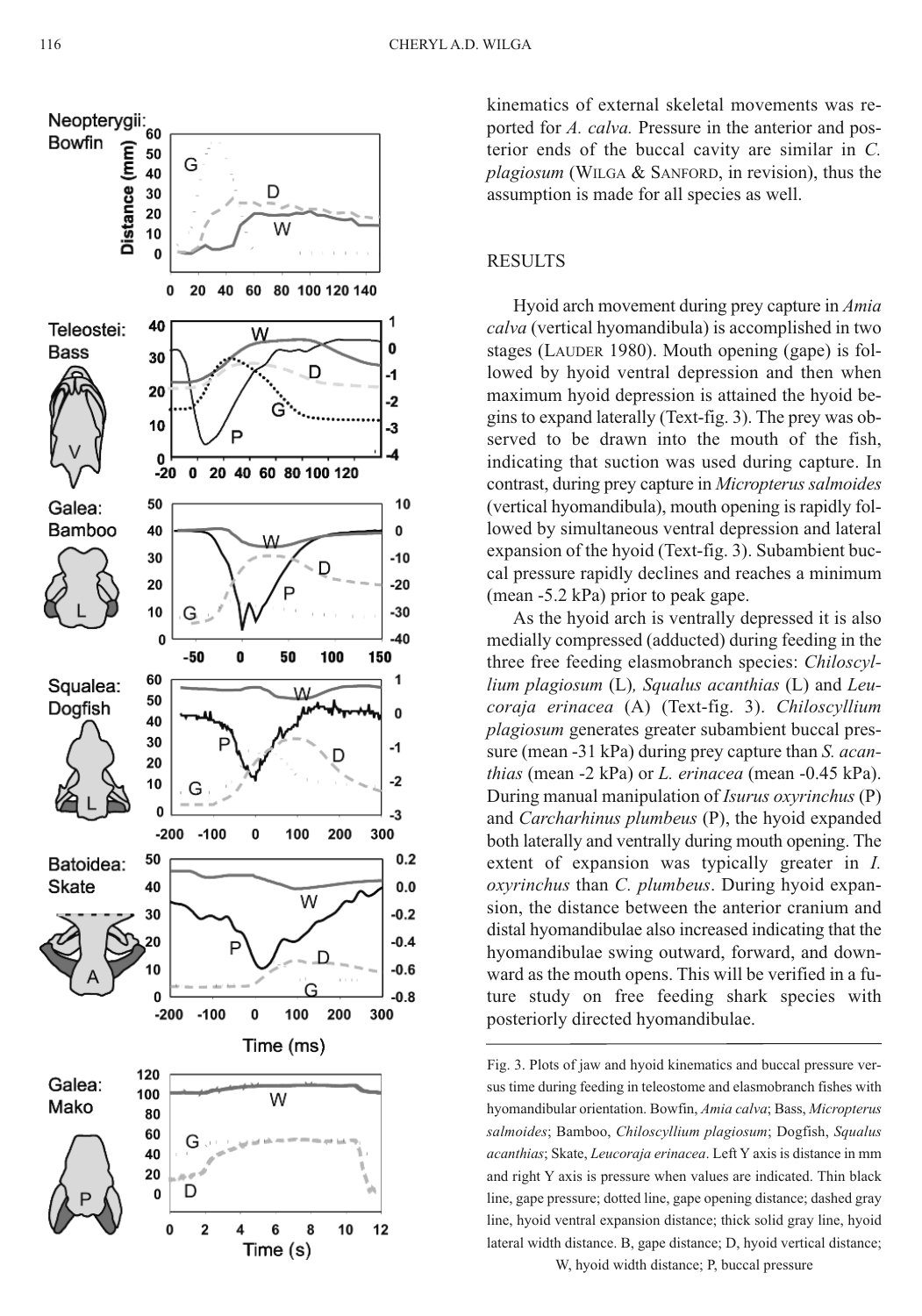

#### DISCUSSION

The prey capture mechanism in elasmobranchs differs from that of teleostomes primarily in hyoid arch movements based on resting orientation of the hyomandibulae. In all of the elasmobranch and teleostome species examined here, the hyoid is expanded ventrally during feeding as the basihyal is pulled posteroventrally. At the same time, the hyoid is also expanded laterally in the two teleostome species, *Amia calva* and *Micropterus salmoides*. In contrast, the hyoid is laterally compressed during feeding in the three elasmobranch species with lateral and anterior directed hyomandibulae, *Chiloscyllium plagiosum* (L), *Squalus acanthias* (L) and *Leucoraja erinacea* (L). Thus, those species with laterally or anteriorly directed hyomandibulae have a radically different pattern of hyoid lateral movement compared to the two teleostome species (Text-fig. 4). However, similar to the two teleostome species(ventral hyomandibulae) the hyoid is laterally expanded in the two species with posterior directed hyomandibulae during simulated feeding, *Isurus oxyrinchus* and *Carcharhinus plumbeus*.

This divergence in hyoid movements during prey capture in the elasmobranchs and teleostomes studied here appears to be due to morphological constraint. When the basihyal is depressed, the ceratohyal-hyomandibular joint is pulled ventrally, as in a 3D 6-bar linkage. The orientation of the hyomandibulae, when anterior or laterally directed constrains the distal tips of the hyomandibulae to adduct when the basihyal is depressed (Text-fig. 5). Laterally directed hyomandibulae are already or near maximally distant, therefore they can only move ventrally and this causes the inter-tip distance to decrease, more like a 2D 6-bar linkage. However, compression of the distal hyomandibulae laterally as the basihyal is depressed ventrally causes a temporal delay in the attainment of peak pressure during suction feeding (WILGA & SANFORD in revision). Compression of the lateral plane as the vertical plane expands acts to decrease or temporarily stall total volumetric expansion of the buccal cavity, compared to expansion of both planes. Indeed, a characteristic inflexion occurs in the pressure trace of the specialized suction feeder, *C. plagiosum*, as hyoid width begins to decrease and then again as it reaches a minimum. This is in direct contrast to teleostomes, in which lateral and ventral expansion of the hyoid arch functions simulta-

Fig. 4. Plots of hyoid vertical depth to hyoid lateral width in teleostome and elasmobranch fishes with hyomandibular orientation. Species as in Fig. 3. S, start of hyoid movement. E, end of hyoid movement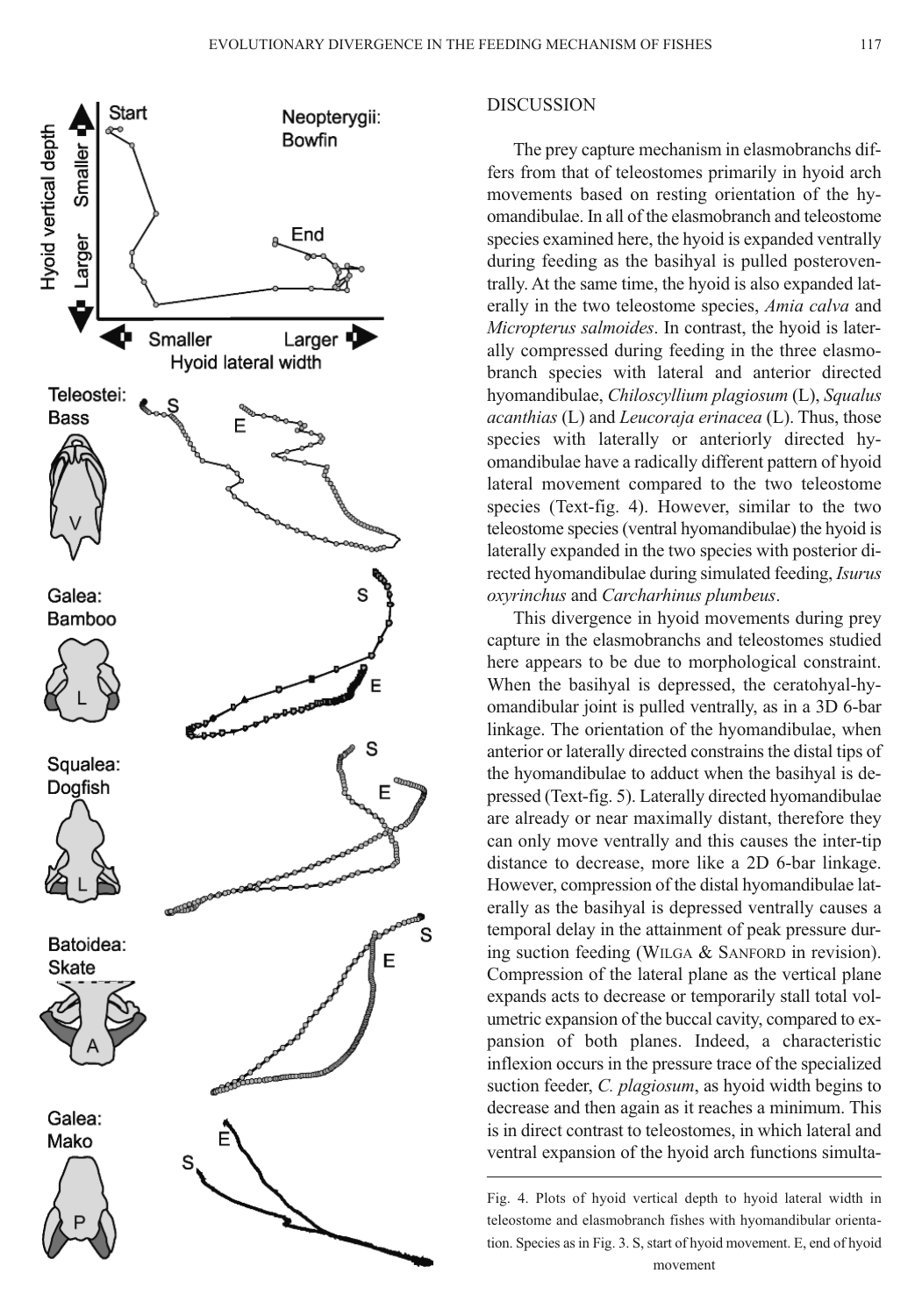

Fig. 5. Mechanics of hyoid expansion in elasmobranch and teleostome fishes. Top row show resting position, middle row peak gape position and bottom row shows hyomandibular orientation in resting (dotted) and peak gape position. Left column illustrates elasmobranchs with anteriorly and laterally directed hyomandibulae, middle column illustrates sharks with posteriorly directed hyomandibulae and right column illustrates teleostomes. B, basihyal; C, cranium; CH, ceratohyal; I, interhyal; S, suspensorium (hyomandibula, pterygoids, symplectic)

neously to expand the buccal cavity to generate suction (Text-figs 3, 4) (LAUDER 1980b, NORTON & BRAINERD 1993, NEMETH, 1997, SANFORD & WAINWRIGHT 2002, WILGA & al. 2007, WILGA & SANFORD, in revision; WILGA & *al.* in preparation). However, *C. plagiosum* (L) and *Narcine brasiliensis* (A) are able to generate considerable suction (both mean -21 kPa), as great or greater than that of teleostomes (mean -5 to -30 kPa), while paradoxically compressing the hyoid arch laterally (DEAN & MOTTA 2004, HIGHAM & *al.* 2006, WILGA & SANFORD in revision). This represents a fundamental difference in hyoid mechanics during feeding, particularly during suction, in elasmobranchs and teleostomes – compression vs expansion.

The morphological constraint does not appear to exist in the two species with posteriorly directed hyomandibulae, *Isurus oxyrinchus* and *Carcharhinus plumbeus*. Instead, the distal hyomandibulae abduct during simulated feeding as in teleostomes. Simultaneous lateral and ventral expansion of the hyoid arch in this case functions to produce a large mouth area. Depression of the basihyal and ceratohyal not only pulls the distal tips of the hyomandibulae ventrally, but they also appear to rotate anteriorly, much like unfolding a 3D 6-bar linkage. Anteroventral rotation of the hyomandibular tips increases the distance between the tips thereby increasing hyoid lateral width. It has long been suspected (MOSS 1977) and recently shown that shark species with long posteriorly directed hyomandibulae and long jaws have a larger mouth opening during feeding than those with lateral or anterior directed hyomandibulae (WILGA 2002). Lamniform and carcharhiniform sharks species have long posteriorly directed hyomandibulae and typically use grasping or biting to capture prey and do not rely as heavily on suction as orectolobiforms (L) and some batoids (A). However, the mechanism of hyoid movement must be tested experimentally during feeding in a car-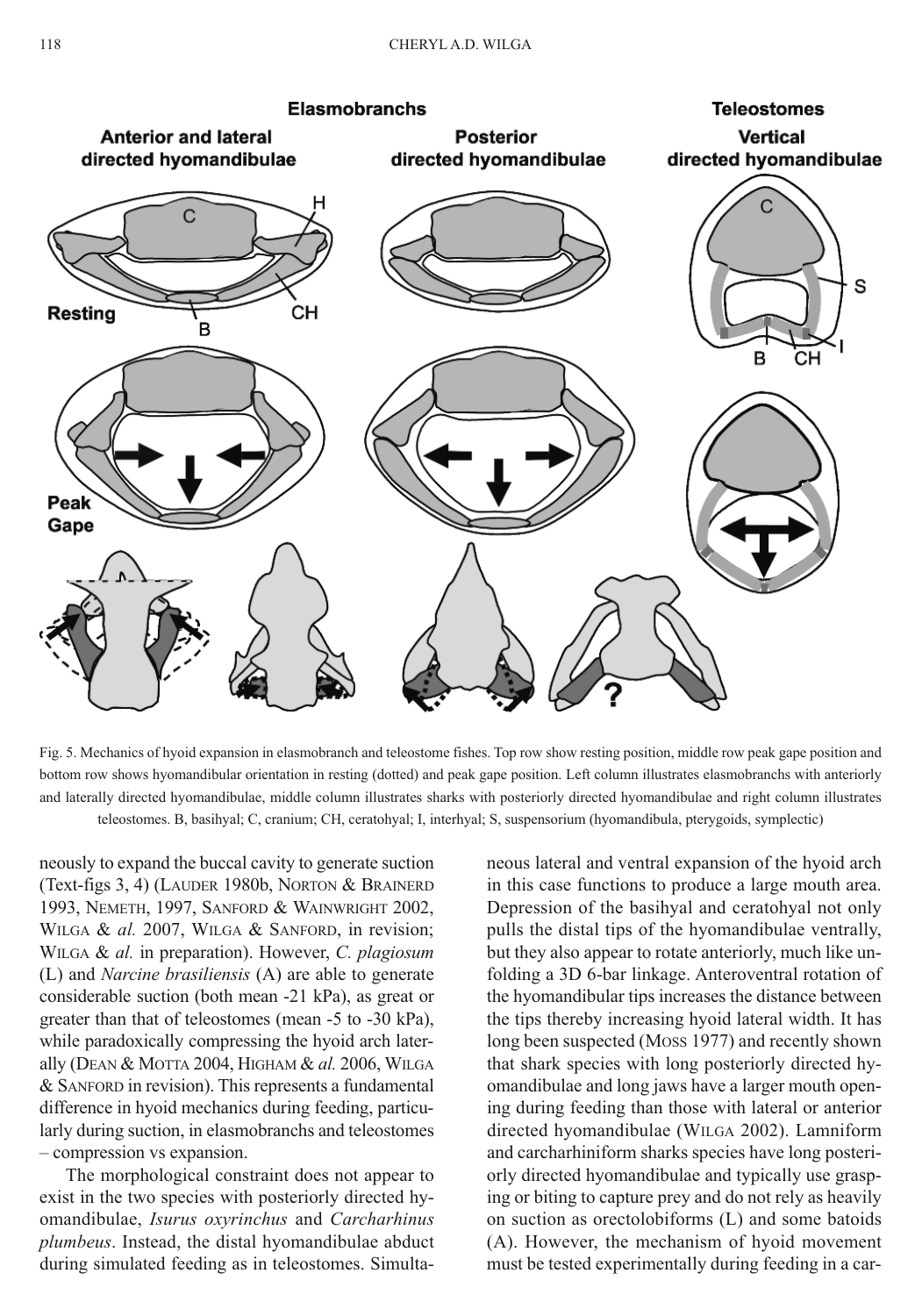

Fig. 6. Phylogeny of fishes (based on SHIRAI 1996 and BOND 2004)

charhiniform or lamniform species to verify that the simulations were accurate.

The question remains, what evolutionary mechanism has driven this divergence in hyomandibular orientation (horizontal vs vertical) between chondrichthyans and teleostomes? At what point did this mechanical and functional change occur? Lateral and ventral expansion of the hyoid arch occursin *Amia calva* and *Micropterus salmoides*, therefore the trait is present in Neopterygii (LAUDER 1980, SANFORD & WAINWRIGHT 2002) (Textfig. 6). Depression of the hyoid arch may be responsible for lateral orobranchial expansion in pallid sturgeon *Scaphirhynchus albus*(CARROLL & WAINWRIGHT 2003). If so, then the trait occurs in Chondrostei, even though they have retained the palatoquadrate and Meckel's cartilages as in chondrichthyans and have anteriorly directed hyomandibulae like batoids, but also have some of the dermal bones associated with the jaws as is typical of teleostomes. It appears that lateral and ventral expansion of the hyoid arch during suction feeding is an ancestral trait in Actinopterygii.

Similarly, what evolutionary mechanism has driven the alteration in hyomandibular cartilage orientation among elasmobranchs (Text-fig. 2)? Posterior or lateral oriented hyomandibulae is the basal state in various stem elasmobranchs. The orientation of the hyomandibulae in *Pleuracanthus* (Xenacanthida), *Palaeospinax* and *Chlamydoselachus* (Hexanchiformes) is posteriorly directed but that in *Hybodus* (Hyobodontida) appears to be more lateral directed than posterior (JOLLIE 1962, MILES 1968, MAISEY 1977, SCHAEFFER 1981, ZANGERL 1981). At some point a mechanical and functional change occurred from more posteriorly directed in stem selachians to the diversity of states in extant elasmobranchs. The trend is reversed in galean and squalean clades. Heterodontifomes and Orectolobiformes, which are both specialized suction feeders, are at the base of the galean clade and have laterally directed hyomandibulae. In contrast Carcharhiniformes, which are generalist feeders, and Lamniformes, which are specialized biters, are crown groups that have long posterior

oriented hyomandibulae. However, lamniform sharks have more acute posterior oriented hyomandibulae than carcharhiniform sharks. In contrast, hexanchiform sharks, which are at the base of the squalean clade, have long posterior directed hyomandibulae and are also biters, while the more derived Squaliformes, which are generalists have lateral directed hyomandibulae. The crown batoids are mostly generalists and have anterior directed hyomandibulae. Therefore posterior directed hyomandibulae may have evolved to increase the gape in specialized bite feeding sharks while lateral directed hyomandibulae evolved in specialized suction feeders with more generalized feeders having intermediate and anterior directed hyomandibulae. Future studies will include detailed morphological analyses of hyomandibular and joint structure in a broad range of elasmobranchs and more live feeding studies of carcharhininiform, lamniform and chondrosteans to better understand the evolution of morphology and function of the hyoid apparatus.

#### **Acknowledgements**

Many thanks to Christopher SANFORD, Ashley STOEHR, Danielle DUQUETTE, Rebecca ALLEN, Jocelyne DOLCE, Shannon GERRY, Jason RAMSAY, Anabela MAIA, Scott MCWILLIAMS and Mason DEAN for assistance and discussion during the course of this study, to Christopher SANFORD for providing a representative hyoid kinematic trace, to Jason RAMSAY for drawing some of the figures and to Sea -World, the University of Rhode Island and NSF IBN-0344126/IOB-0542177 for support.

## REFERENCES

- BOND, C.E. 1996. Biology of fishes. 2nd ed. pp. 1- 750. *Saunders*; New York.
- CARROLL, A.M. & WAINWRIGHT, P.C. 2003. Functional morphology of prey capture in the sturgeon, *Scaphirhyncus albus*. *Journal of Morphology*, **256**, 270-284.
- COMPAGNO, L.J.V. 1973. Interrelationships of living elasmobranchs. *In*: P.H. GREENWOOD, R.S. MILES, & C. PAT-TERSON (*Eds*), *Interrelationships of Fishes,* **53**, 15-61.
- 1988. Sharks of the Order Carcharhiniformes. 445 pp. *Princeton University Press*; Princeton.
- DEAN, M.N. & MOTTA, P.J. 2004. Feeding behavior and kinematics of the lesser electric ray, *Narcine brasiliensis* (Elasmobranchii: Batoidea). *Zoology*, **107**, 171-189.
- DENISON, R.H. 1937. Anatomy of the head and pelvic fin of the whale shark, *Rhineodon*. *Bulletin of the American Museum of Natural History*, **73**, 477-515.